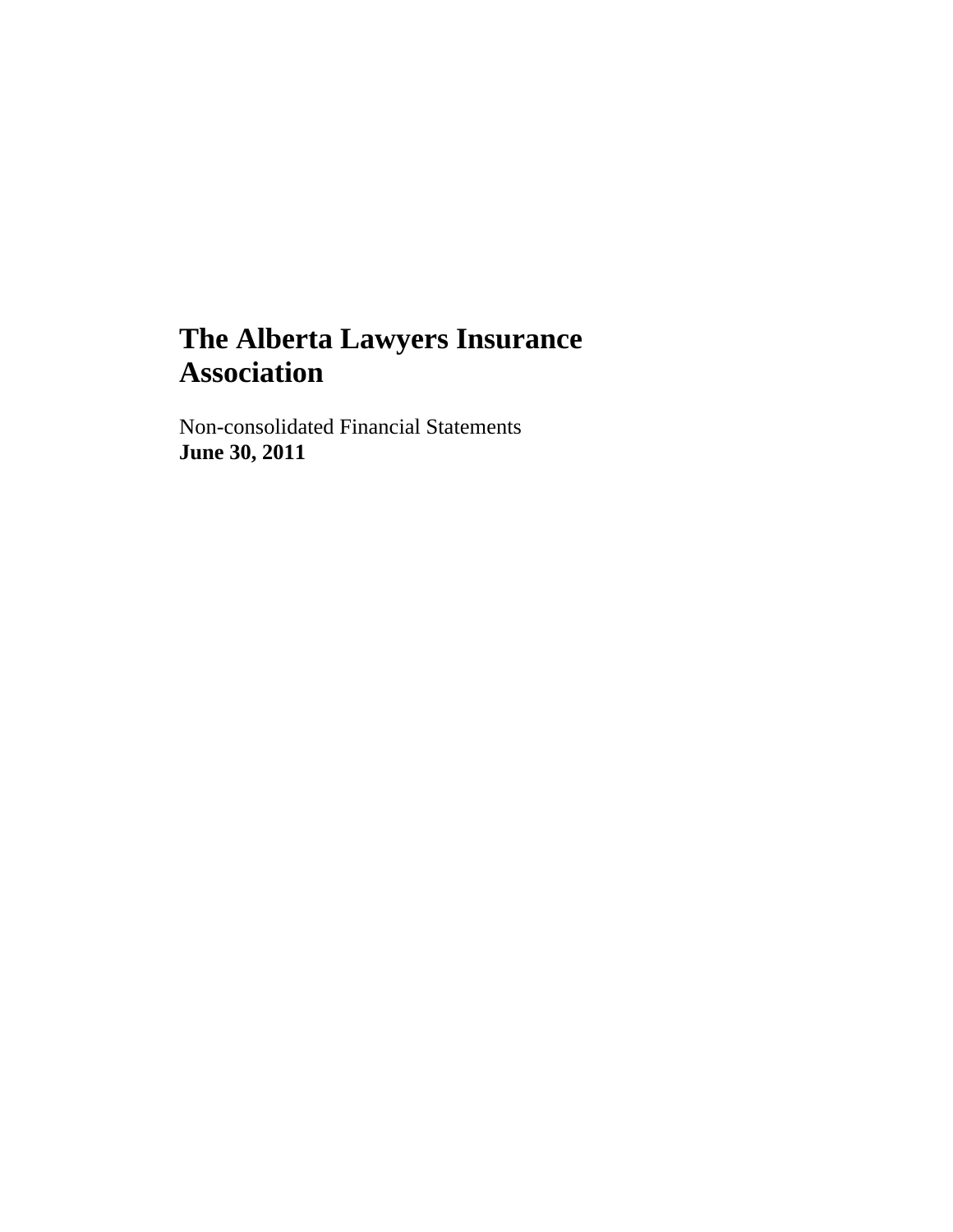

December 19, 2011

#### **Independent Auditor's Report**

**To the Directors of The Alberta Lawyers Insurance Association**

We have audited the accompanying non-consolidated financial statements of **The Alberta Lawyers Insurance Association**, which comprise the non-consolidated balance sheet as at June 30, 2011 and the non-consolidated statements of revenue, expenses and net assets and non-consolidated cash flows for the year then ended, and the related notes, which comprise a summary of significant accounting policies and other explanatory information.

#### **Management's responsibility for the non-consolidated financial statements**

Management is responsible for the preparation and fair presentation of these non-consolidated financial statements in accordance with Canadian generally accepted accounting principles, and for such internal control as management determines is necessary to enable the preparation of non-consolidated financial statements that are free from material misstatement, whether due to fraud or error.

#### **Auditor's responsibility**

Our responsibility is to express an opinion on these non-consolidated financial statements based on our audit. We conducted our audit in accordance with Canadian generally accepted auditing standards. Those standards require that we comply with ethical requirements and plan and perform the audit to obtain reasonable assurance about whether the non-consolidated financial statements are free from material misstatement.

An audit involves performing procedures to obtain audit evidence about the amounts and disclosures in the non-consolidated financial statements. The procedures selected depend on the auditor's judgment, including the assessment of the risks of material misstatement of the non-consolidated financial statements, whether due to fraud or error. In making those risk assessments, the auditor considers internal control relevant to the entity's preparation and fair presentation of the non-consolidated financial statements in order to design audit procedures that are appropriate in the circumstances, but not for the purpose of expressing an opinion on the effectiveness of the entity's internal control. An audit also includes evaluating the appropriateness of accounting policies used and the reasonableness of accounting estimates made by management, as well as evaluating the overall presentation of the non-consolidated financial statements.

*PricewaterhouseCoopers LLP, Chartered Accountants 111 5 Avenue SW, Suite 3100, Calgary, Alberta, Canada T2P 5L3 T: +1 403 509 7500, F: +1 403 781 1825, www.pwc.com/ca*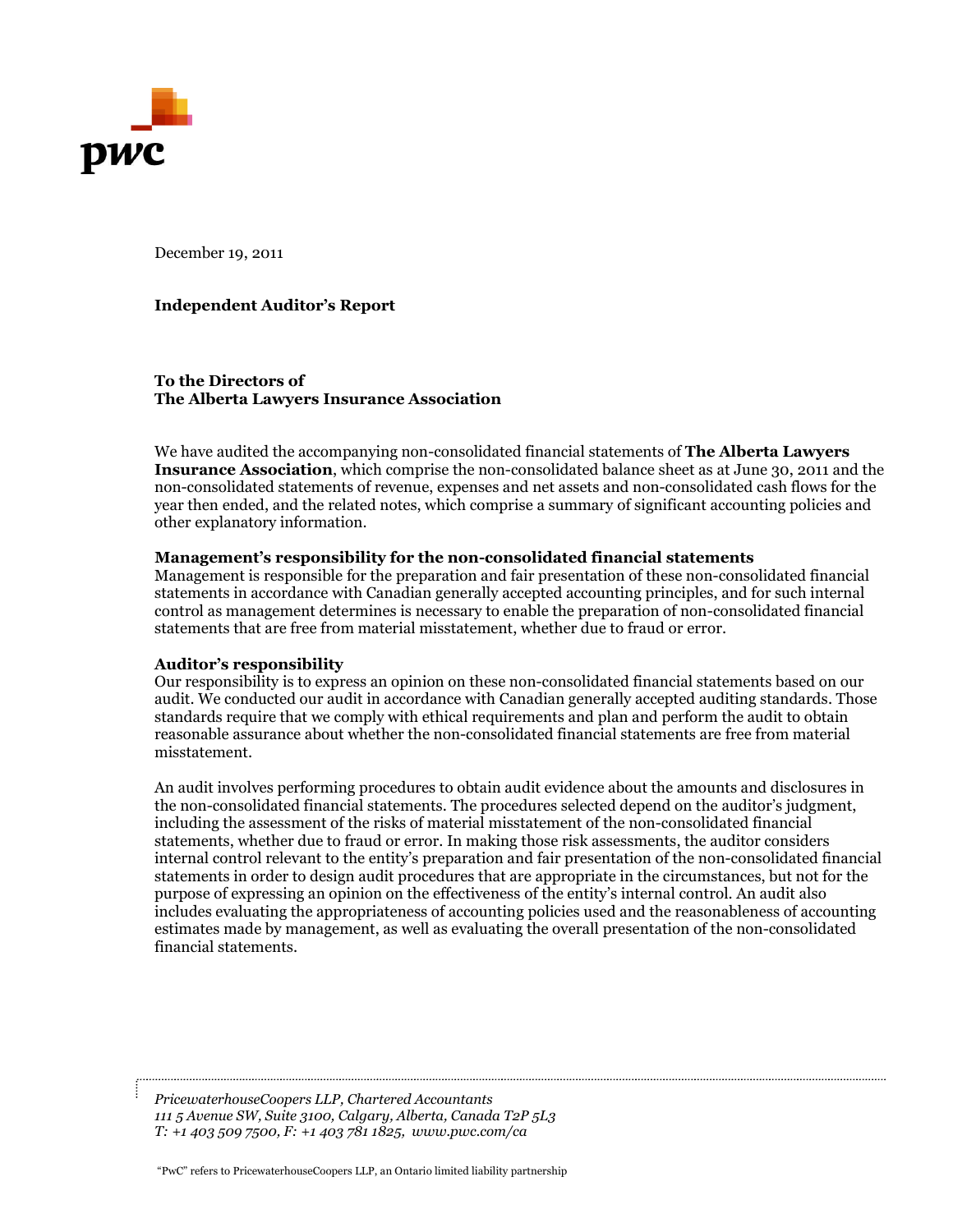

We believe that the audit evidence we have obtained is sufficient and appropriate to provide a basis for our audit opinion.

### **Opinion**

In our opinion, the non-consolidated financial statements present fairly, in all material respects, the financial position of **The Alberta Lawyers Insurance Association** as at June 30, 2011 and the results of its operations and its cash flows for the year then ended in accordance with Canadian generally accepted accounting principles.

Pricewaterhouse Coopers LLP

**Chartered Accountants**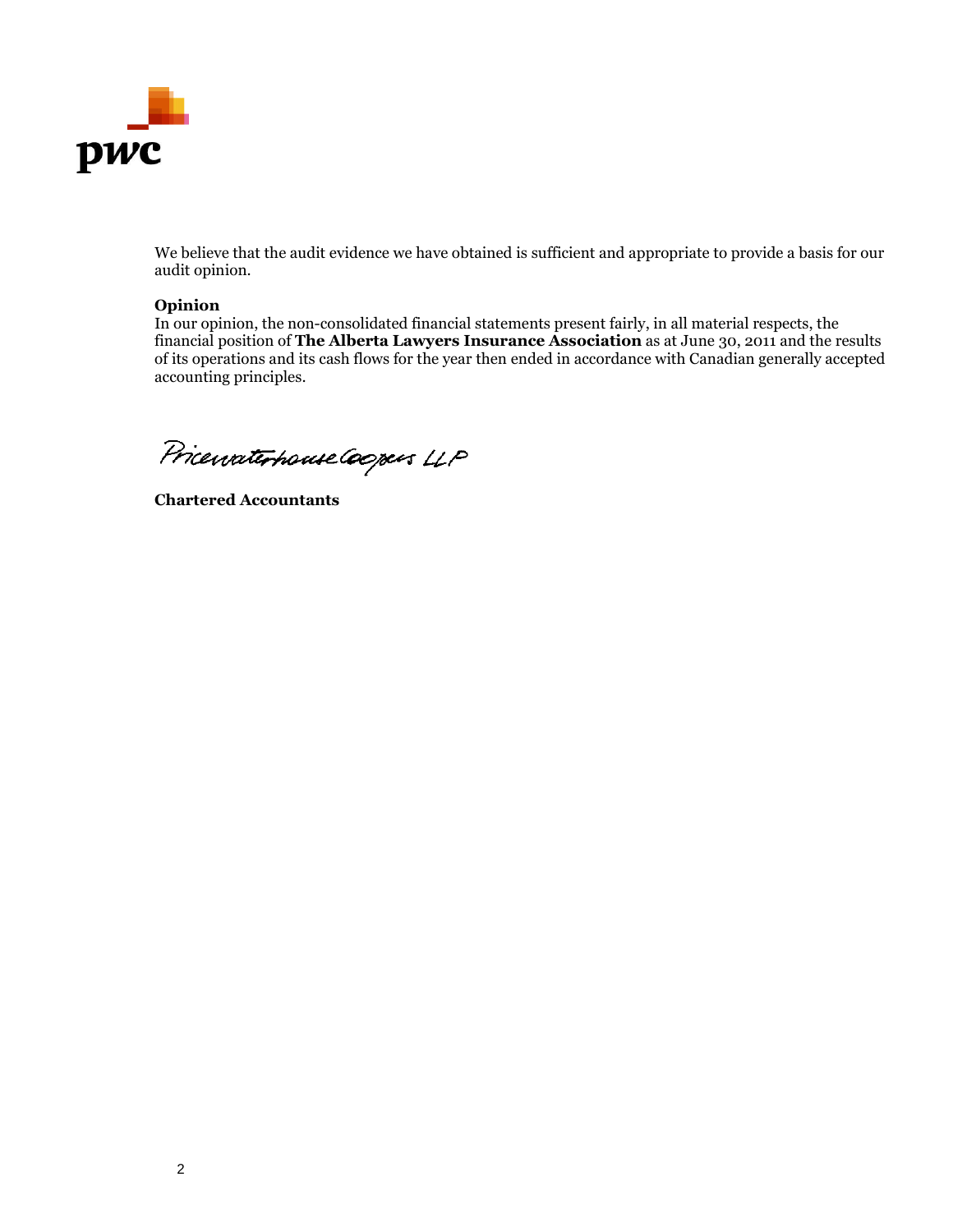Non-consolidated Balance Sheet **As at June 30, 2011** 

|                                                                                                                                               | 2011                               | 2010<br>\$                                  |
|-----------------------------------------------------------------------------------------------------------------------------------------------|------------------------------------|---------------------------------------------|
| <b>Assets</b>                                                                                                                                 |                                    |                                             |
| <b>Current assets</b><br>Cash and cash equivalents<br>Accounts receivable<br>Accrued interest<br>Due from The Law Society of Alberta (note 7) | 19,191,808<br>5,014,580<br>350,407 | 13,538,705<br>3,812,143<br>363,992<br>4,152 |
| Due from 1452597 Alberta Ltd. (note 7)                                                                                                        | 543,257                            | 579,557                                     |
|                                                                                                                                               | 25,100,052                         | 18,298,549                                  |
| <b>Investments</b> (note 3)                                                                                                                   | 84,892,443                         | 85,051,328                                  |
| <b>Capital assets</b> (note 4)                                                                                                                | 40,125                             | 45,793                                      |
|                                                                                                                                               | 110,032,620                        | 103,395,670                                 |
| <b>Liabilities and Net Assets</b>                                                                                                             |                                    |                                             |
| <b>Current liabilities</b><br>Accounts payable and accrued liabilities<br>Due to The Law Society of Alberta (note 7)<br>Deferred revenue      | 457,692<br>25,253<br>18,330,851    | 213,180<br>16,809,995                       |
|                                                                                                                                               | 18,813,796                         | 17,023,175                                  |
| <b>Reserve for claims and related costs (note 5)</b>                                                                                          | 55,354,000                         | 55,034,000                                  |
| <b>Net assets</b><br>Unrestricted<br>Share capital (note 6)                                                                                   | 35,864,804<br>20                   | 31,338,475<br>20                            |
|                                                                                                                                               | 35,864,824                         | 31,338,495                                  |
|                                                                                                                                               | 110,032,620                        | 103,395,670                                 |

# **Approved by the Board of Directors**

\_\_\_\_\_\_\_\_\_\_\_\_\_\_\_\_\_\_\_\_\_\_\_\_\_\_\_\_\_\_\_\_\_\_\_ Director \_\_\_\_\_\_\_\_\_\_\_\_\_\_\_\_\_\_\_\_\_\_\_\_\_\_\_\_\_\_\_\_\_\_\_ Director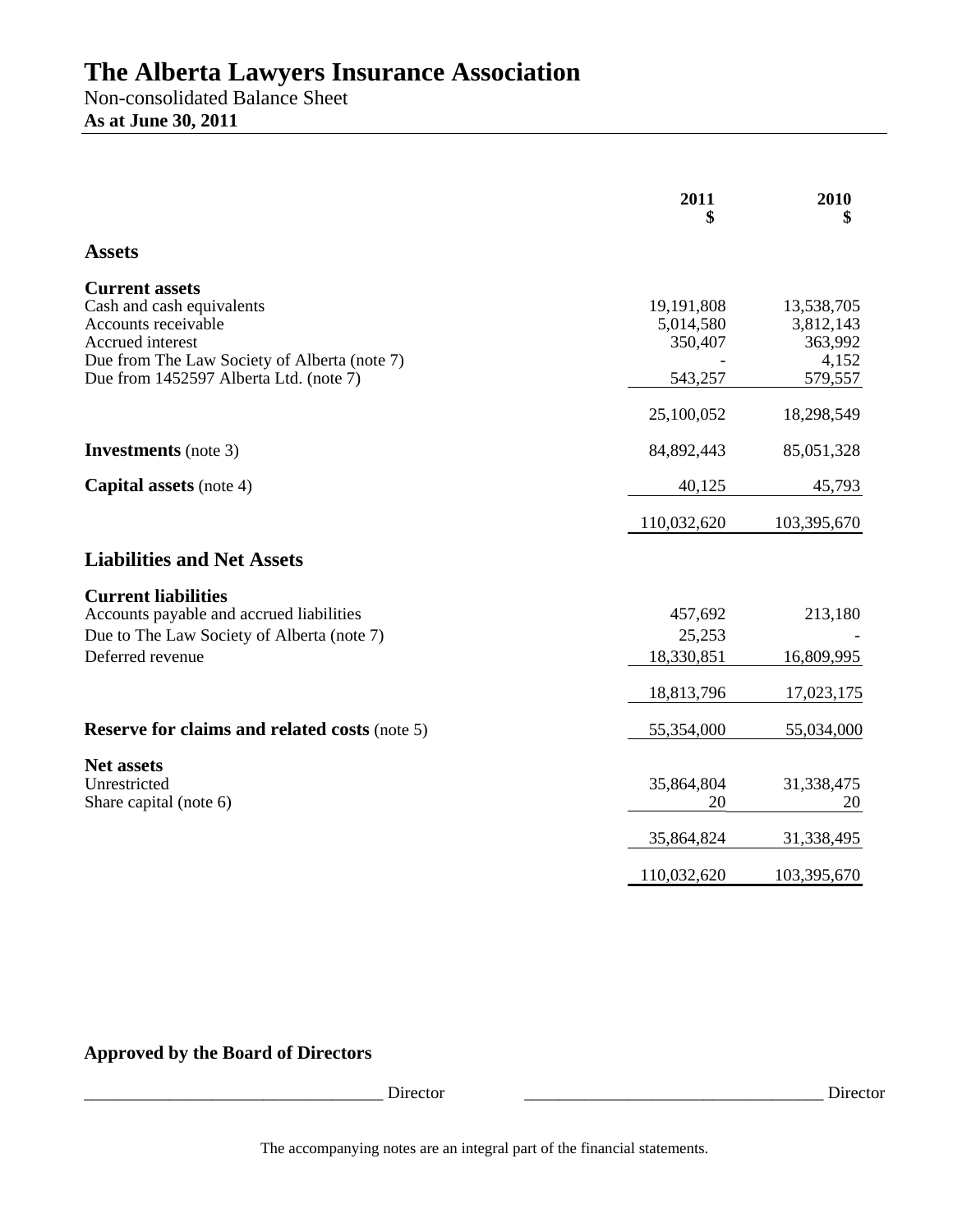Non-consolidated Statement of Revenue, Expenses and Net Assets **For the year ended June 30, 2011** 

|                                                                | 2011<br>\$       | 2010<br>\$       |
|----------------------------------------------------------------|------------------|------------------|
| <b>Revenue</b>                                                 |                  |                  |
| Annual levy                                                    | 17,470,612       | 15,398,169       |
| Investment income                                              | 5,717,083        | 8,461,735        |
|                                                                | 23,187,695       | 23,859,904       |
| <b>Expenses</b>                                                |                  |                  |
| Provision for claims and related costs (note 5)                | 16, 167, 748     | 20,174,408       |
| Premium paid to the Canadian Lawyers Insurance Association     | 4,206,388        | 3,799,299        |
| Salaries and employee benefits                                 | 1,772,850        | 1,833,275        |
| Management fee (note 7)                                        | 1,258,588        | 1,122,436        |
| Investment counsel fee                                         | 243,345          | 233,235          |
| Administration                                                 | 87,951           | 121,283          |
| Professional fees                                              | 86,379           | 77,869           |
| Loss prevention<br>Amortization                                | 26,735<br>19,198 | 10,200<br>24,583 |
| Bad debt recovery                                              |                  | (3,675)          |
|                                                                |                  |                  |
|                                                                | 23,869,182       | 27,392,913       |
| Deficiency of revenue over expenses for the year               |                  |                  |
| before the following                                           | (681, 487)       | (3,533,009)      |
| Unrealized gain (loss) on the fair market value of investments | 5,207,816        | (2,336,469)      |
| Excess (deficiency) of revenue over expenses for the year      | 4,526,329        | (5,869,478)      |
| Unrestricted net assets – beginning of year                    | 31,338,495       | 37, 207, 973     |
| Unrestricted net assets – end of year                          | 35,864,824       | 31,338,495       |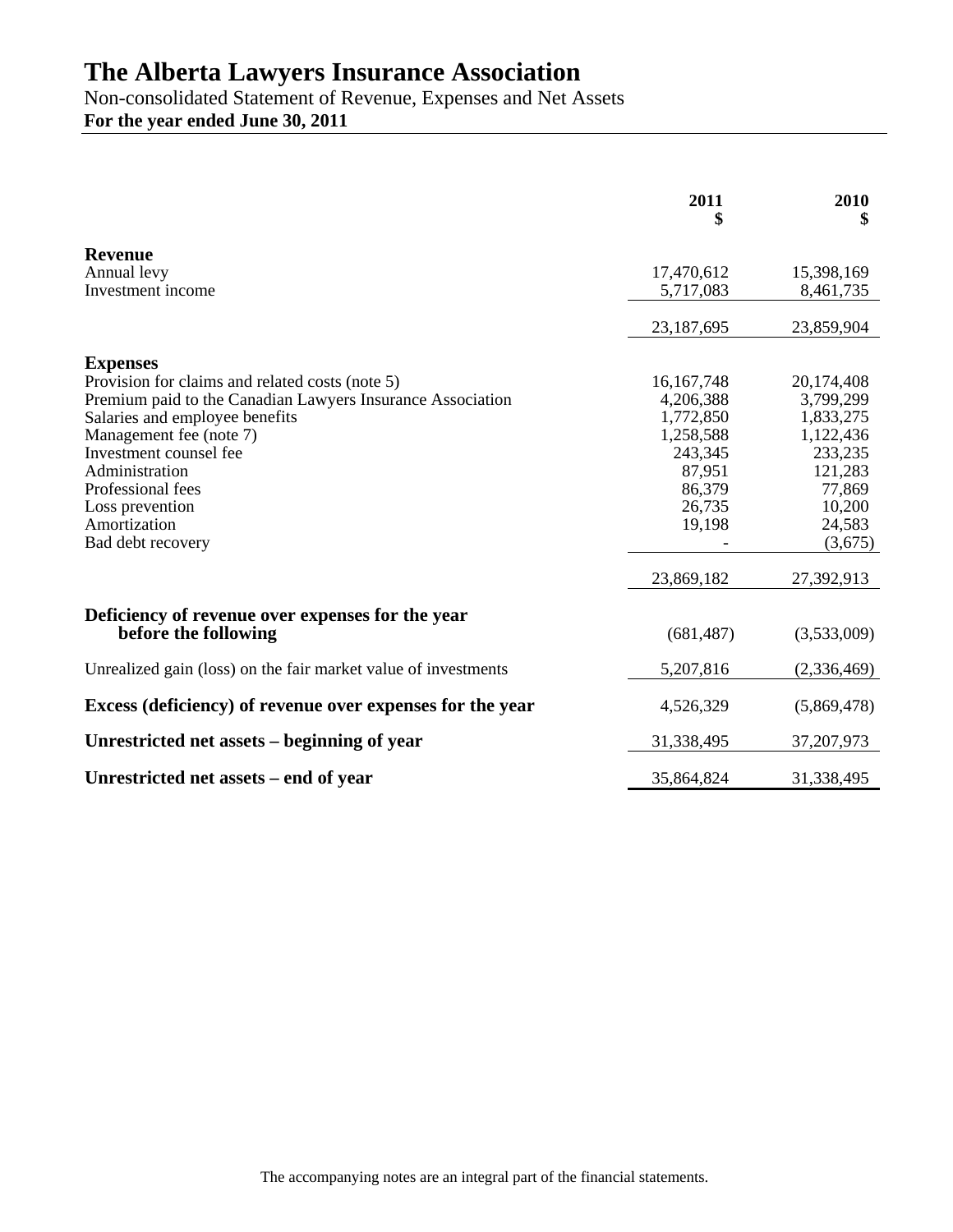Non-consolidated Statement of Cash Flows **For the year ended June 30, 2011** 

|                                                                                                                             | 2011<br>\$                               | 2010<br>\$                               |
|-----------------------------------------------------------------------------------------------------------------------------|------------------------------------------|------------------------------------------|
| Cash provided by (used in)                                                                                                  |                                          |                                          |
| <b>Operating activities</b><br>Excess (deficiency) of revenue over expenses for the year<br>Items not affecting cash        | 4,526,329                                | (5,869,478)                              |
| Amortization<br>Gain on sale of investments                                                                                 | 19,198<br>(2,695,431)                    | 24,583<br>(5,313,565)                    |
| Unrealized (gain) loss on fair market value of investments<br>Provision for claims and related costs (note 5)               | (5,207,816)<br>16,167,748                | 2,336,469<br>20,174,408                  |
|                                                                                                                             | 12,810,028                               | 11,352,417                               |
| Changes in non-cash working capital items<br>Claims and related costs paid – net of recoveries (note 5)                     | 642,221<br>(15, 847, 748)                | 2,723,125<br>(11, 167, 408)              |
|                                                                                                                             | (2,395,499)                              | 2,908,134                                |
| <b>Investing activities</b><br>Proceeds on disposal of investments<br>Purchase of investments<br>Purchase of capital assets | 32,328,402<br>(24, 266, 270)<br>(13,530) | 39,678,363<br>(41, 606, 487)<br>(41,540) |
|                                                                                                                             | 8,048,602                                | (1,969,664)                              |
| Increase in cash and cash equivalents                                                                                       | 5,653,103                                | 938,470                                  |
| Cash and cash equivalents – beginning of year                                                                               | 13,538,705                               | 12,600,235                               |
| Cash and cash equivalents – end of year                                                                                     | 19,191,808                               | 13,538,705                               |
| Cash and cash equivalents are comprised of<br>Cash<br>Short-term investments                                                | 9,619,524<br>9,572,284                   | 5,429,778<br>8,108,927                   |
|                                                                                                                             | 19,191,808                               | 13,538,705                               |
| Interest received                                                                                                           | 2,082,243                                | 2,112,301                                |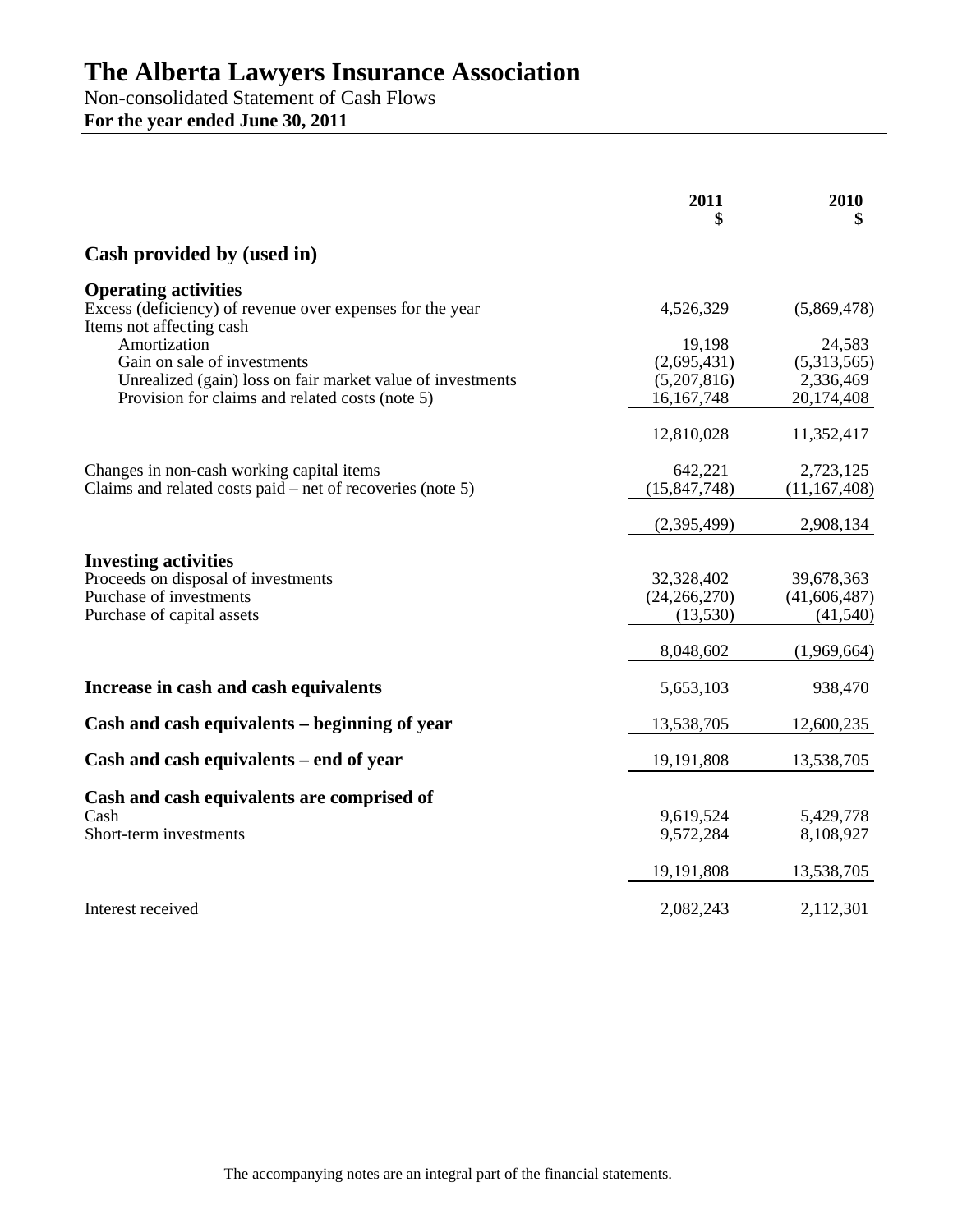# **1 General**

The Alberta Lawyers Insurance Association (the "Association") was incorporated on June 6, 1988 under Part 9 of the Companies Act of Alberta, chapter C-21, RSA 2000. On January 30, 2006, the Association was converted from a company limited by guarantee to a company limited by shares (see note 6). The Association administers a program under which active members of the Law Society of Alberta (the "Law Society") in private practice (insured lawyers) have mandatory coverage for errors and omissions of \$1,000,000 per occurrence, with an annual aggregate limit of \$2,000,000. The Association has contracted with the Canadian Lawyers Insurance Association ("CLIA") for group coverage subject to a group deductible of \$300,000 for each claim. The Association is subject to premiums and other assessments that may arise from the agreement with CLIA. The Association meets the qualifications of a non-profit organization as defined by the Income Tax Act and as such is exempt from taxes. The financial statements of the Association are prepared on a non-consolidated basis. Refer to Note 7 "Related Party Transactions".

# **2 Summary of significant accounting policies**

## **Revenue recognition**

The levy is determined prior to the end of the fiscal year and amounts are due from insured lawyers prior to July 1st. Levy revenue is recorded evenly throughout the year. Amounts received or receivable from insured lawyers that pertain to the period subsequent to the year end are recorded as deferred revenue.

## **Investment income**

Investment income comprises of interest, dividends, fund distributions, and gains (losses) realized on the disposal of investments. Interest and dividends earned on investments are included as revenue on an accrual basis. The change in fair value of investments is recorded in the statement of revenue, expenses and net assets as an unrealized gain (loss).

#### **Reserve and Provision for claims and related costs**

The provision for claims and related costs is based upon the change from year to year in the reserve for claims and related costs. The reserve value is based on the actuarially determined discounted cost of possible claims and related costs as at the end of the fiscal year.

The Association's actuary is engaged to provide an annual valuation of the reserve for claims and related costs in accordance with the standards of practice adopted by the Canadian Institute of Actuaries. For the purpose of the actuarial valuation, the actuary is making use of certain information contained in the Association's financial records.

## **Recoveries**

Recoveries for claims and related costs from insurers and other third parties are recorded when they can be reasonably estimated and collectability is reasonably assured. Otherwise, the recovery is recorded when received.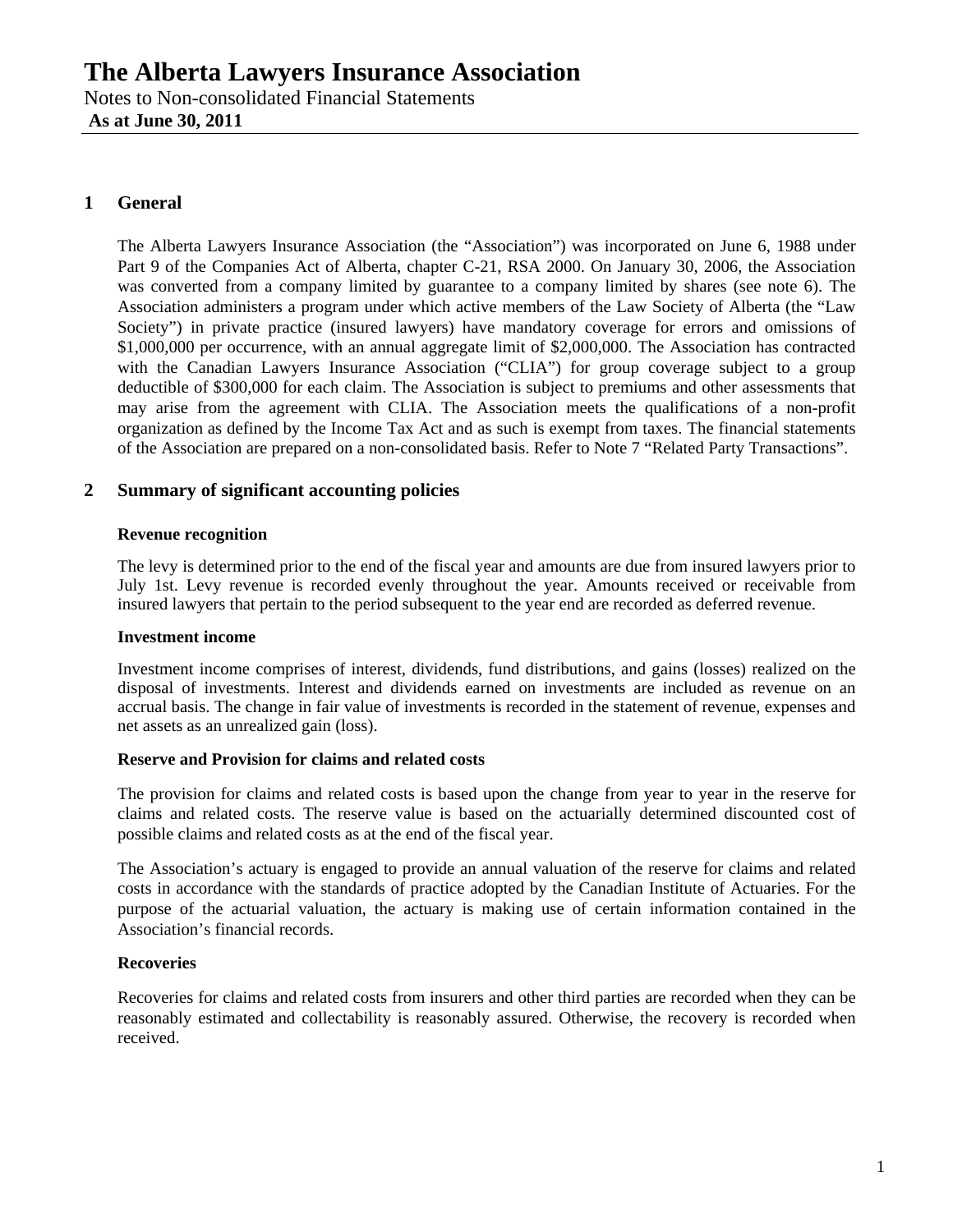### **Cash and cash equivalents**

Cash and cash equivalents include cash and short-term investments comprised of treasury bills that mature within 120 days and are readily convertible to known amounts of cash and have an insignificant risk of change in value.

### **Investments**

Investments are carried at market value with unrealized gains or losses recognized directly in the statement of revenue, expenses and net assets.

### **Capital assets**

Capital assets are recorded at cost net of accumulated amortization. Amortization is calculated on a straight-line basis at the following annual rates:

| Furniture and equipment | 20%     |
|-------------------------|---------|
| Computers               | 33 1/3% |

### **Donated services**

A portion of the Association's work is dependent on the services of volunteers, in particular the significant contribution of the Benchers of the Law Society, the Insurance Committee, and the Claims Committee. These services are not normally purchased by the Association and, due to the difficulty in determining their fair value, donated services are not recognized in these financial statements.

## **Use of estimates**

Some items in the financial statements are measured using management's best estimates based on assumptions that reflect the most probable set of economic conditions and planned course of action. The most significant of these is an estimate for the reserve for claims and related costs. It is possible, based on existing knowledge, that change in future conditions would require a material change in the recognized amounts of certain items.

#### **Financial instruments**

The Association's financial instruments are cash and cash equivalents, accounts receivable, accrued interest, due to (from) The Law Society of Alberta, due from 1452597 Alberta Ltd., investments, accounts payable and accrued liabilities.

The Association has classified each financial instrument into the following categories:

| Category              | <b>Financial Instrument</b>                                  |
|-----------------------|--------------------------------------------------------------|
| Loans and receivables | Accounts receivable, accrued interest, due to (from) the Law |
|                       | Society of Alberta, due from 1452597 Alberta Ltd.            |
| Held-for-trading      | Investments, Cash and cash equivalents                       |
| Financial liabilities | Accounts payable and accrued liabilities                     |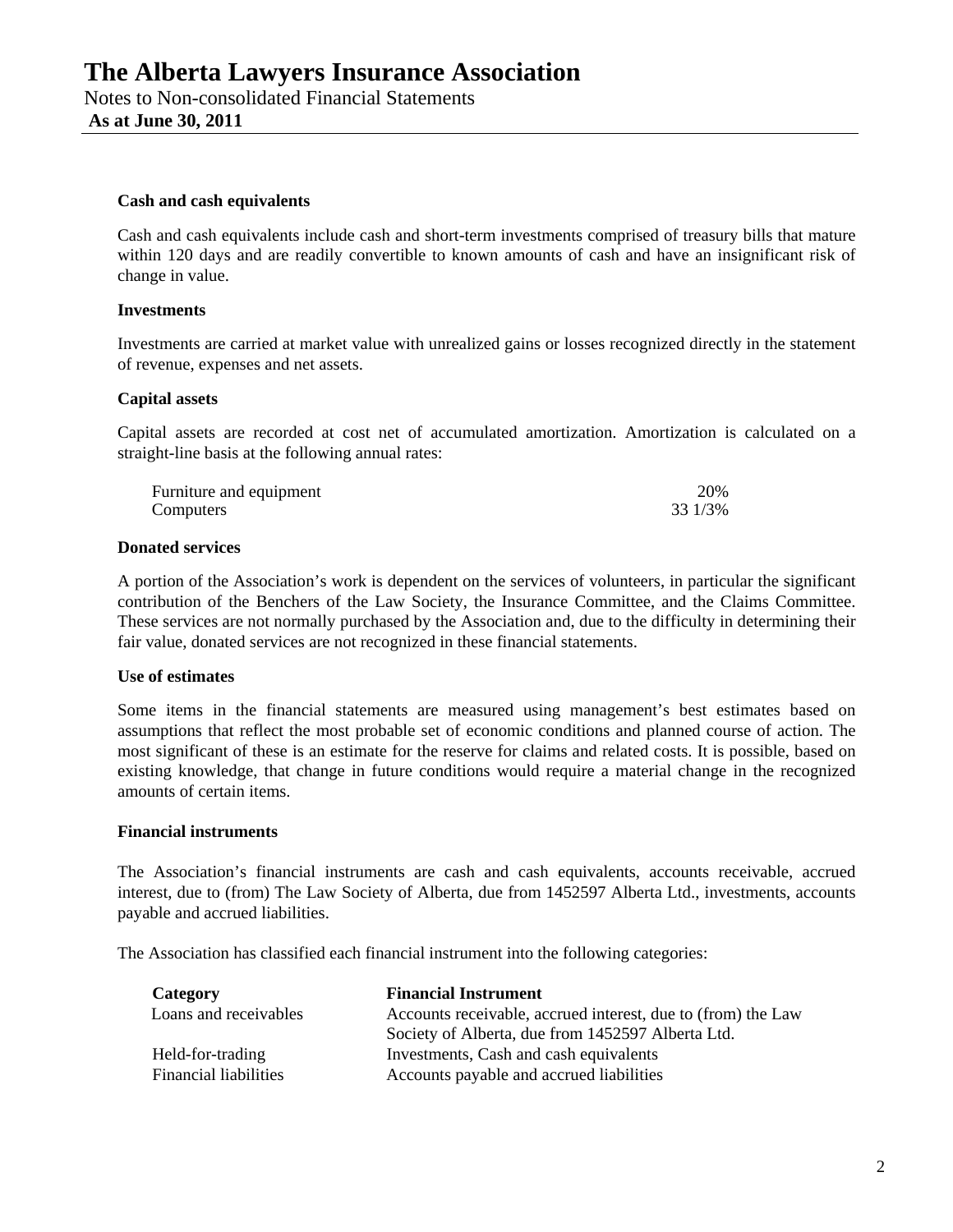Financial instruments must initially be recognized at fair value on the balance sheet. Subsequent measurement of the financial instruments is based on their classification. Cash and cash equivalents are measured at cost which approximates market value due to their short term nature. Loans, receivables and financial liabilities are measured at cost or amortized cost. Held-for-trading investments are measured at fair market value with unrealized gains or losses recognized in the statement of operations.

## **Comparative figures**

Certain prior year figures have been reclassified to conform to the current year's presentation.

## **3 Investments**

The Association's investments are managed under contract with an investment manager. The Association's investments are carried at market value, subject to normal market fluctuations, and the statement of revenue and expense reports both realized and unrealized gains and losses on investments. The Association's investments consist of bonds and equity investments.

Investments at June 30 are as follows:

|                                                   | 2011<br>\$ | 2010<br>\$   |
|---------------------------------------------------|------------|--------------|
| <b>Bonds denominated in Canadian dollars:</b>     |            |              |
| Corporate                                         | 17,283,005 | 18,338,030   |
| Municipal government                              | 2,171,980  | 3,047,961    |
| Provincial government                             | 12,203,932 | 11,687,963   |
| Federal government                                | 14,950,342 | 16,030,120   |
|                                                   | 46,609,259 | 49,104,074   |
| Equities denominated in the following currencies: |            |              |
| Canadian dollar                                   | 14,673,680 | 15, 131, 241 |
| United States dollar                              | 13,591,917 | 13,372,259   |
| All others                                        | 10,017,587 | 7,443,754    |
|                                                   | 38,283,184 | 35,947,254   |
|                                                   | 84,892,443 | 85,051,328   |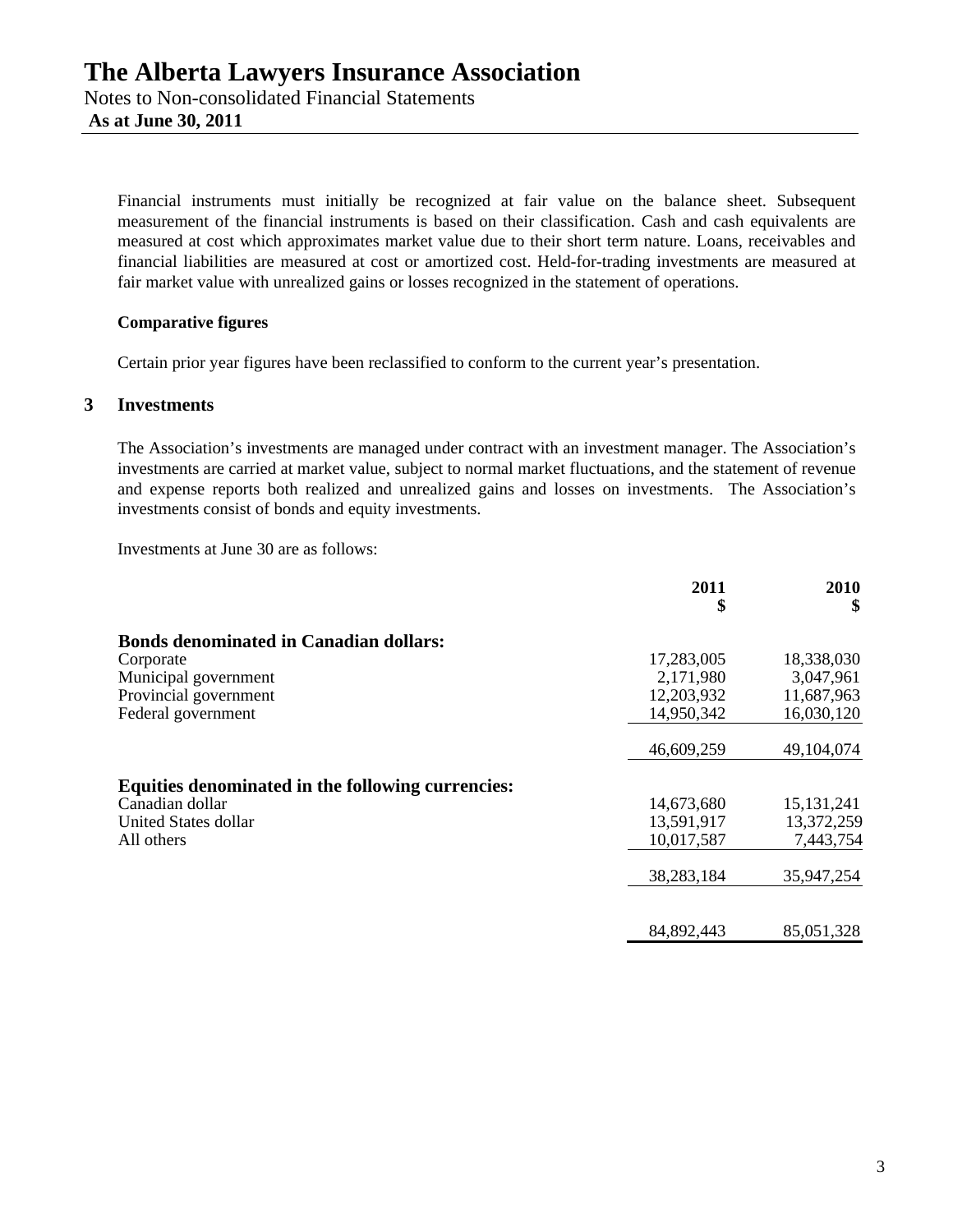Notes to Non-consolidated Financial Statements  **As at June 30, 2011** 

# **4 Capital assets**

|                                      | 2011             |                                          |                  | 2010             |
|--------------------------------------|------------------|------------------------------------------|------------------|------------------|
|                                      | Cost<br>\$       | <b>Accumulated</b><br>amortization<br>\$ | <b>Net</b><br>\$ | <b>Net</b><br>\$ |
| Furniture and equipment<br>Computers | 41,667<br>38,170 | 15,802<br>23,910                         | 25,865<br>14,260 | 19,785<br>26,008 |
|                                      | 79,837           | 39,712                                   | 40,125           | 45,793           |

# **5 Reserve for claims and related costs**

The change in the reserve for claims and related costs is summarized as follows:

|                                                                         | 2011<br>\$                                                 | 2010<br>\$                                                |
|-------------------------------------------------------------------------|------------------------------------------------------------|-----------------------------------------------------------|
| Reserve for claims and related costs – beginning of year                | 55,034,000                                                 | 46,027,000                                                |
| Claims paid and accrued<br>Related costs paid and accrued<br>Recoveries | (15,587,986)<br>(5,390,676)<br>5,130,914<br>(15, 847, 748) | (6,947,420)<br>(5,230,662)<br>1,010,674<br>(11, 167, 408) |
| Increase due to claims experience                                       | 16, 167, 748                                               | 20,174,408                                                |
| Reserve for claims and related costs – end of year                      | 55,354,000                                                 | 55,034,000                                                |
| Actuarial liability<br>Provision for incurred but unreported claims     | 51,058,000<br>4,296,000                                    | 51,021,000<br>4,013,000                                   |
| <b>Reserve for claims and related costs</b>                             | 55,354,000                                                 | 55,034,000                                                |

A portion of the reserve for claims and related costs is expected to be paid within the next fiscal year. This amount cannot be reasonably determined and therefore has not been included in current liabilities.

The discount rate applied by the actuary at June 30, 2011 is  $4.25\%$  (2010 –  $4.4\%$ ). The undiscounted reserve balance at June 30, 2011 is \$55,433,000 (2010 – \$55,896,000).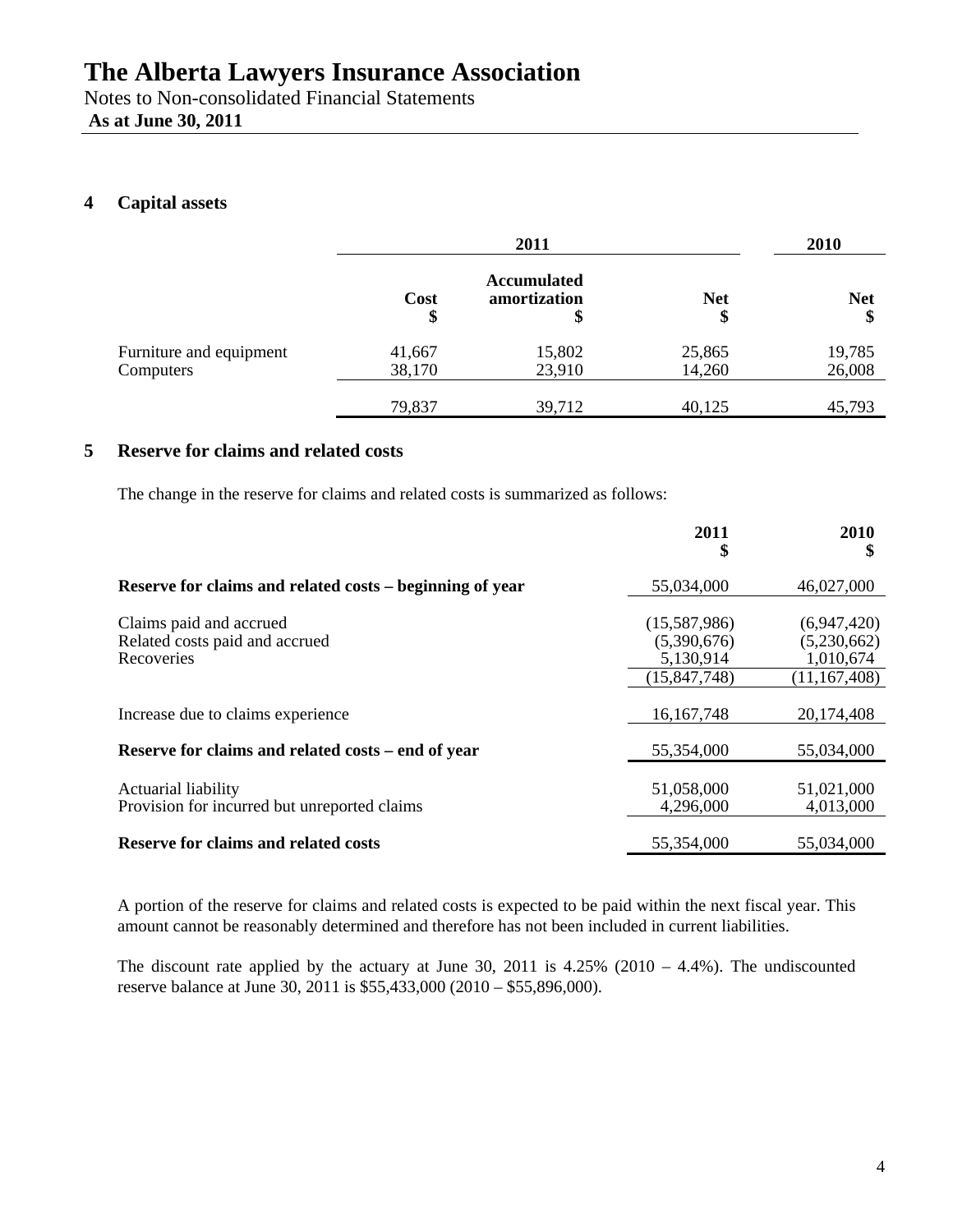# **6 Share capital**

On January 30, 2006, the Association, by application to the Court of Queen's Bench, was converted from a company limited by guarantee to a company limited by shares. As a result of this conversion, share capital of \$20 was issued representing four common shares; three shares issued to the Law Society and one common share issued to the person from time to time holding the office of Executive Director of the Law Society, as bare trustee for the Law Society.

# **7 Related party transactions**

As described in note 6, the Association is a wholly owned subsidiary of the Law Society. During the year, the Association paid the Law Society an amount of \$1,258,588 (2010 – \$1,122,436) for management fees. The balance due to the Law Society at June 30 of \$25,253 (2010 – \$4,152 due from the Law Society) is non-interest bearing and due on demand.

1452597 Alberta Ltd. ("1452597") is a wholly owned subsidiary of the Association and was incorporated on February 12, 2009 under the Business Corporations Act. Share capital of \$1 consists of 100 common shares.

The sole purpose of 1452597 is to hold real property obtained under the terms of a claim settlement regarding the Association's insurance coverage for members of the Law Society. The claim will be concluded by selling the property and transferring the net proceeds to the Association at which time 1452597 will be wound up.

The Association does not consolidate the results of 1452597 in its financial statements as permitted by CICA 4450 "Reporting Controlled and Related Entities by Not-for-Profit Organizations" and CICA 4460 "Disclosure of Related Party Transactions". A summary of 1452597's financial information at June 30 is as follows:

|                                                                              | 2011<br>\$         | 2010<br>\$         |
|------------------------------------------------------------------------------|--------------------|--------------------|
| Assets<br>Liabilities                                                        | 530,000<br>543,257 | 568,071<br>579,557 |
| Net assets                                                                   | (13,257)           | (11, 486)          |
| Expenses                                                                     | 1,505              | 8,246              |
| Excess of revenues over expenditures                                         | (1,505)            | (8,246)            |
| Cash flows from operating activities<br>Cash flows from investing activities |                    |                    |
| Increase in cash and cash equivalents                                        |                    |                    |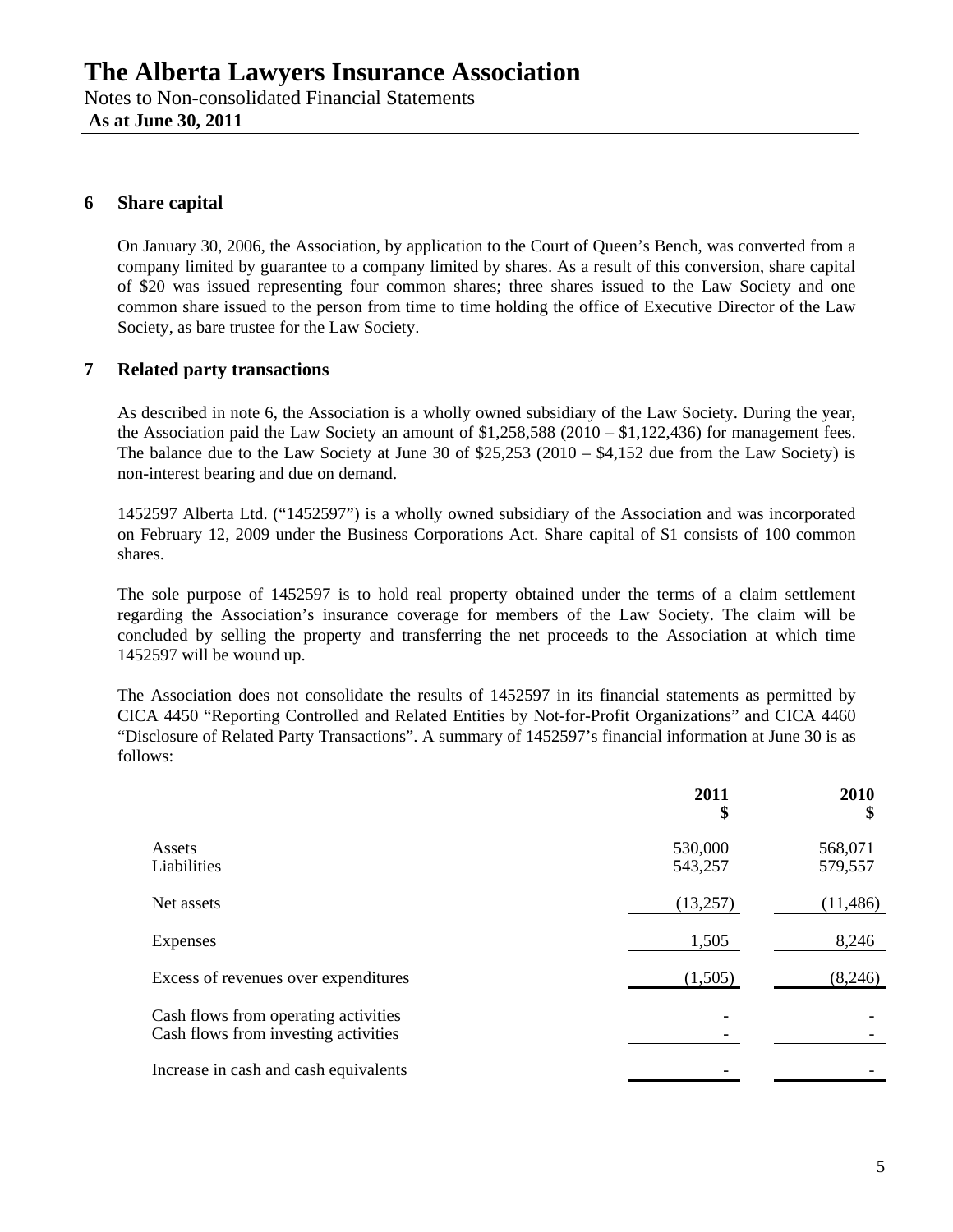## **8 Financial instruments**

### **Fair value**

The fair market value of all financial instruments, except for investments, approximates book value due to their short term nature. The Association records its equity investments at fair market value based upon quoted market values. Bond values are determined from multiple sources using the average bid/ask spread and at various times of day. The fair value of reserve for claims and related costs is based upon annual actuarial assessments.

### **Interest rate risk**

Treasury bills have a maturity date within a year from the balance sheet date and bear an interest rate of  $0.93\%$  (2010 – 0.45%).

Included in investments are fixed income bonds in the amount of \$46,609,259 (2010 – \$49,104,074). The maturity dates and interest rate ranges are as follows:

| Maturity dates (from balance sheet date)        | Interest rate<br>range | <b>Market</b><br>value<br>\$ | Interest rate<br>range | <b>Market</b><br>value<br>\$ |
|-------------------------------------------------|------------------------|------------------------------|------------------------|------------------------------|
|                                                 | 2011                   |                              | <b>2010</b>            |                              |
| Within five years                               | $4.65 - 6.15\%$        | 9,352,657                    | $2.20 - 6.15\%$        | 19,745,014                   |
| Greater than five years but less than ten years | $3.25 - 5.68\%$        | 31,392,842                   | $3.66 - 5.68\%$        | 23,454,866                   |
| Greater than ten years                          | $4.70 - 6.45\%$        | 5,863,760                    | $5.70 - 6.45\%$        | 5,904,194                    |
|                                                 |                        | 46,609,259                   |                        | 49,104,074                   |

The Association manages the interest rate risk on fixed income bonds through the use of an investment manager who operates subject to investment parameters designed to mitigate this risk.

## **Price risk**

The investments of the Association are subject to price risk because changing interest rates impact the market value of the fixed rate investments, general economic conditions affect the market value of equity investments and currency exchange rates impact the market value of the investments denominated in currencies other than the Canadian dollar. The risk is mitigated through the use of an investment manager for the long term portfolio investments and by investing other funds in short term fixed rate products with high credit ratings.